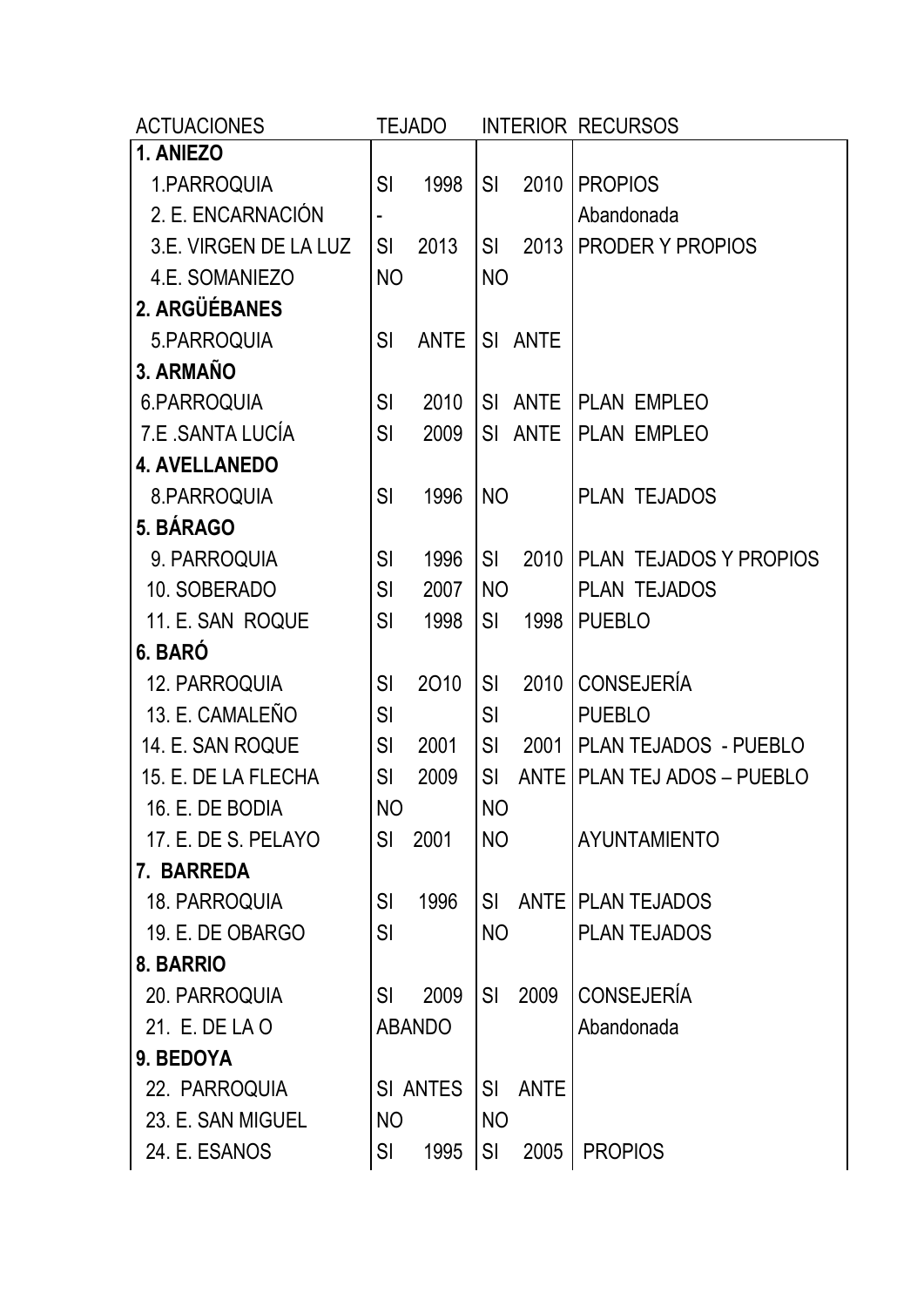| 25. E. DE TOJA      | SI        | 1995        | <b>SI</b>      |      | 2009   PLAN EMPLEO      |
|---------------------|-----------|-------------|----------------|------|-------------------------|
| 10. BEJES           |           |             |                |      |                         |
| 26. PARROQUIA       | SI        | 2000        | <b>SI</b>      | 2000 | <b>JUNTA VECINAL</b>    |
| <b>11 BORES</b>     |           |             |                |      |                         |
| 27. PARROQUIA       | SI        | 1995        | SI             | 2000 | PLAN TEJADOS. Y PROPIOS |
| 28. E. SANTA INÉS   |           |             |                |      | Abandonada              |
| <b>12. BREZ</b>     |           |             |                |      |                         |
| 29. PARROQUIA       | SI        | 1995        | SI             | 2013 | PLAN TEJADOS Y PROPIOS  |
| <b>13 BUYEZO</b>    |           |             |                |      |                         |
| 30. PARROQUIA       | SI        | 1996        | <b>NO</b>      |      | PLAN TEJADOS Y PUEBLO   |
| <b>14 CABAÑES</b>   |           |             |                |      |                         |
| 31. PARROQUIA       | SI        | 2000        | SI             | 2000 | <b>CONSEJERÍA</b>       |
| 15. CABEZÓN         |           |             |                |      |                         |
| 32. PARROQUIA       | SI        | <b>ANTE</b> | SI             | 2013 | <b>PROPIOS</b>          |
| 33. CABARIEZO       | SI        | 2006        | SI             | 2006 | PROPIOS Y PUEBLO        |
| 34. E. EL CARMEN    | SI        | 2001        | <b>NO</b>      |      | <b>PLAN TEJADOS</b>     |
| 35. E. GUADALUPE    | SI        | 2009        | <b>NO</b>      |      | PLAN EMPLEO             |
| <b>16. CAHECHO</b>  |           |             |                |      |                         |
| 36. PARROQUIA       | SI        | 1995        | <b>NO</b>      |      | <b>PLAN TEJADOS</b>     |
| 17. CALOCA          |           |             |                |      |                         |
| 37. PARROQUIA       | SI        | 1993        | SI             | 2010 | <b>CONSEJERÍA</b>       |
| 38. E. INMACULADA   | SI        | 2000        | SI             | 2000 | PLAN TEJADOS Y PUEBLO   |
| 39. E. SAN ROQUE    | SI        | 2007        | SI             |      | 2007 AYUNTAMIENTO       |
| <b>18 CAMBARCO</b>  |           |             |                |      |                         |
| 40. PARROQUIA       | SI        | 2001        | <b>NO</b>      |      | <b>PLAN TEJADOS</b>     |
| 41. E. SAN ROQUE    | SI        | 1986        | N <sub>O</sub> |      | <b>PROPIOS</b>          |
| 42. E. RUPESTRE     | <b>SI</b> | 1997        | SI             | 1997 | <b>CONSEJERÍA</b>       |
| <b>19. CAMPOLLO</b> |           |             |                |      |                         |
| 43. PARROQUIA       | <b>NO</b> |             | N <sub>O</sub> |      |                         |
| 44. E. SANTA JUSTA  | SI        | 2006        | SI             | 2006 | <b>CONSEJERÍA</b>       |
| 45. E. MAREDES      | SI        | 2004        | SI             | 2004 | <b>AYUNTAMIENTO</b>     |
| 20. CASTRO          |           |             |                |      |                         |
| 46. PARROQUIA       | SI        | 1995        | <b>SI</b>      | 2010 | PLAN TEJADOS Y PROPIOS  |
|                     |           |             |                |      |                         |
|                     |           |             |                |      |                         |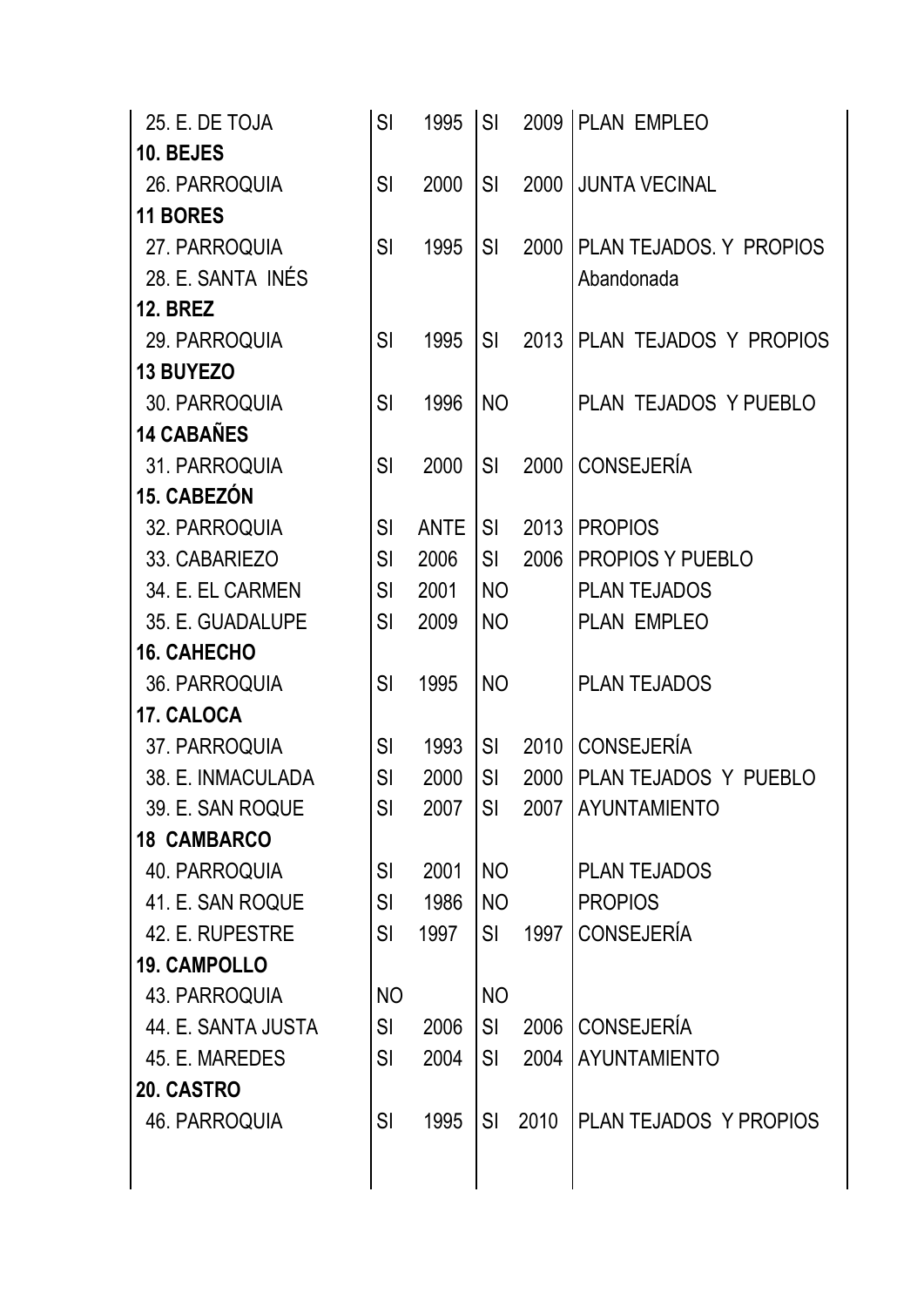| 21. COBEÑA            |           |                 |           |             |                                 |
|-----------------------|-----------|-----------------|-----------|-------------|---------------------------------|
| 47. IGLESIA NUEVA     |           | <b>CÓN 1982</b> |           |             | <b>DONATIVO INDIANO</b>         |
| 48. IGLESIA VIEJA     | <b>SI</b> | 1995            | <b>SI</b> | 2002        | PLAN TEJADOS Y PROPIOS          |
| <b>22. COLIO</b>      |           |                 |           |             |                                 |
| 49. PARROQUIA         | SI        | 1984            | <b>SI</b> | 1984        |                                 |
| 50. E. SAN ROQUE      | <b>SI</b> | 1978            | <b>SI</b> | 1978        |                                 |
| 23. COSGAYA           |           |                 |           |             |                                 |
| 51. PARROQUIA         | SI        | <b>ANTE</b>     |           |             |                                 |
| 52. E. S. ANTONIO     | SI        | 2001            | SI        | 2010        | <b>PLAN TEJADOS Y CONSEJERI</b> |
| 24. CUEVA             |           |                 |           |             |                                 |
| 53. PARROQUIA         | SI        | 1997            | SI        | 2012        | I PLAN TEJADOS Y OBISPADO       |
| <b>25. DOBARGANES</b> |           |                 |           |             |                                 |
| 54. PARROQUIA         | <b>SI</b> | 2006            | SI        |             | ANTE   PLAN TEJADOS Y PROPIOS   |
| 26. DOBRES            |           |                 |           |             |                                 |
| 55. PARROQUIA         | <b>SI</b> | 2005            | SI        | 2010        | PLAN TEJADOS Y CONSEJERÍ        |
| 56. CUCAYO            | SI        | 1997            | <b>SI</b> | 2010        | FAMILIA Y CONSEJERÍA            |
| 27. ENTERRÍAS         |           |                 |           |             |                                 |
| 57. PARROQUIA         | <b>SI</b> | 2009            | <b>SI</b> | <b>ANTE</b> | <b>PROPIOS</b>                  |
| <b>28. ESPINAMA</b>   |           |                 |           |             |                                 |
| 58. PARROQUIA         | SI        | 2011            |           |             | <b>AYUDA Y PROPIOS</b>          |
| 59. IGLESIA VIEJA     | SI        | 1997            | <b>NO</b> |             | <b>ESCUELA TALLER Y PROPIOS</b> |
| 60. E. PIDO           | SI        | 2013            |           |             | <b>PROPIOS</b>                  |
| 61. E. LAS ILCES      | SI        | <b>ANTE</b>     |           |             |                                 |
| 29. FRAMA             |           |                 |           |             |                                 |
| 62. PARROQUIA         | SI        | 2000            | SI        | 2010        | PLAN TEJADOS Y CONSEJERÍ        |
| 63. E. LUBAYO         | SI        | <b>ANTE</b>     | SI        | <b>ANTE</b> |                                 |
| 64. E. LA BLANCA      |           | <b>ABANDO</b>   |           |             | Abandonada                      |
| <b>30. LA HERMIDA</b> |           |                 |           |             |                                 |
| 65. PARROQUIA         | SI        | 2001            |           |             | <b>PLAN TEJADOS</b>             |
| 66. E. CALDAS         | SI        | <b>ANTE</b>     | SI        | <b>ANTE</b> |                                 |
| 31. LAMEDO            |           |                 |           |             |                                 |
| 67. PARROQUIA         | <b>SI</b> | 1995            | <b>SI</b> | 1995        | <b>PLAN TEJADOS Y PROPIOS</b>   |
| 32. LEBEÑA            |           |                 |           |             |                                 |
| 68. PARROQUIA         | SI        | 1993            | SI        | 1997        | CONSEJERÍA Y OBISPADO           |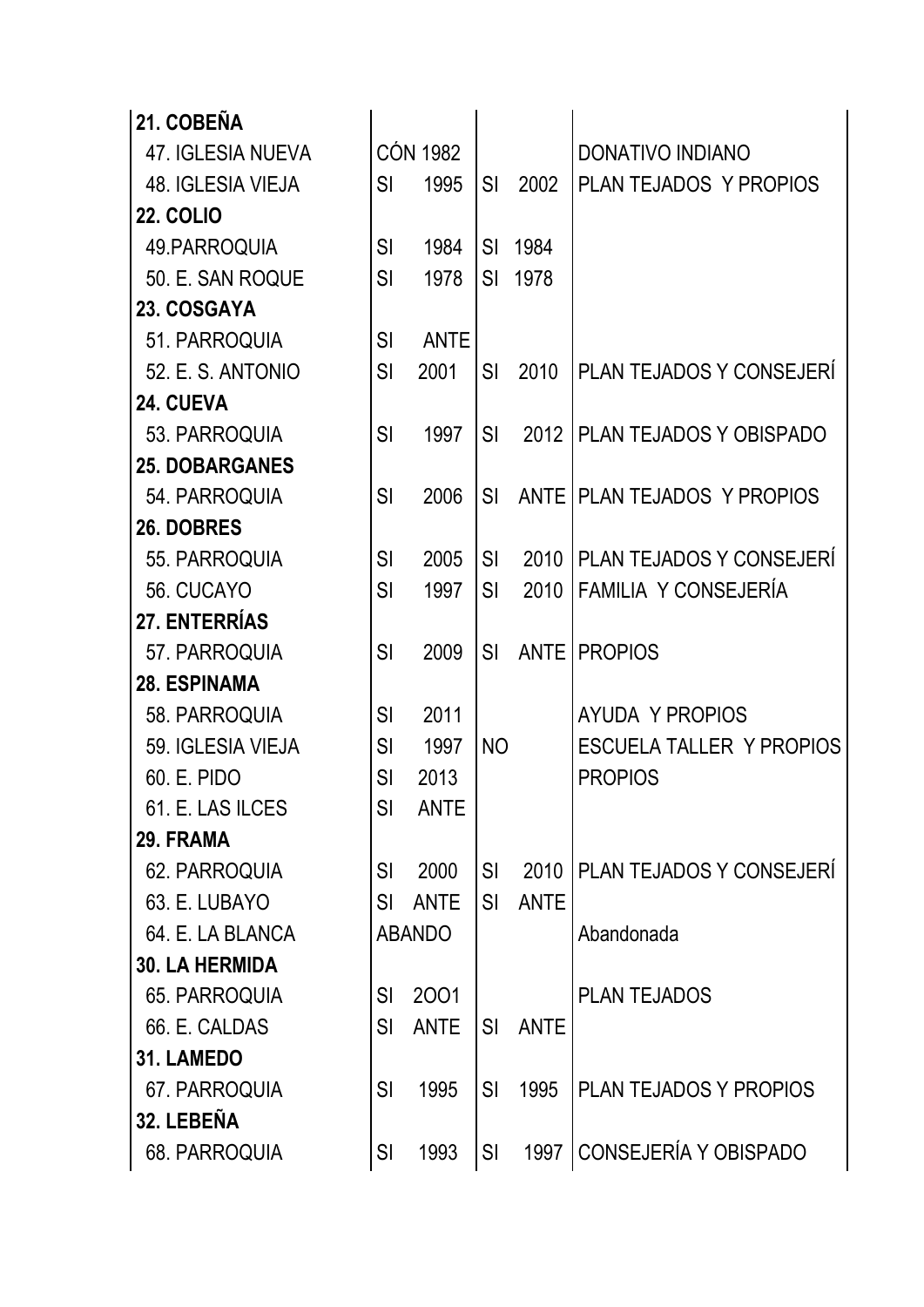| <b>33. LEDANTES</b><br>70. PARROQUIA<br><b>34. LERONES</b><br>71. PARROQUIA<br>72. E. SAN ROQUE<br><b>35. LINARES</b><br>73. PARROQUIA<br>74. NAVEDO<br>36. LOMEÑA<br>75. PARROQUIA<br><b>37. LON</b><br>76. PARROQUIA<br><b>38. LOS COS</b><br>77. PARROQUIA<br>78. E. SAN ROQUE<br><b>39 LURIEZO</b> | <b>SI</b><br><b>SI</b><br><b>NO</b><br>SI<br>SI<br>SI<br>SI<br><b>NO</b><br>SI                                                                                                                                     | 2008<br>2002<br><b>ANTES</b><br>2010<br>1993<br><b>ANT</b><br>2008 | <b>SI</b><br>SI<br><b>NO</b><br><b>SI</b><br>SI<br>SI<br><b>SI</b><br><b>NO</b><br>SI | 2008<br>2007<br><b>ANTE</b><br>2010<br>2000<br>2010<br>2008 | <b>CONSEJERÍA</b><br><b>PLAN TEJADOS Y PROPIOS</b><br><b>PLAN TEJADOS Y PROPIOS</b><br>PLAN TEJADOS Y CONSEJERÍ<br>PLAN EMPLEO |
|--------------------------------------------------------------------------------------------------------------------------------------------------------------------------------------------------------------------------------------------------------------------------------------------------------|--------------------------------------------------------------------------------------------------------------------------------------------------------------------------------------------------------------------|--------------------------------------------------------------------|---------------------------------------------------------------------------------------|-------------------------------------------------------------|--------------------------------------------------------------------------------------------------------------------------------|
|                                                                                                                                                                                                                                                                                                        |                                                                                                                                                                                                                    |                                                                    |                                                                                       |                                                             |                                                                                                                                |
|                                                                                                                                                                                                                                                                                                        |                                                                                                                                                                                                                    |                                                                    |                                                                                       |                                                             |                                                                                                                                |
|                                                                                                                                                                                                                                                                                                        |                                                                                                                                                                                                                    |                                                                    |                                                                                       |                                                             |                                                                                                                                |
|                                                                                                                                                                                                                                                                                                        |                                                                                                                                                                                                                    |                                                                    |                                                                                       |                                                             |                                                                                                                                |
|                                                                                                                                                                                                                                                                                                        |                                                                                                                                                                                                                    |                                                                    |                                                                                       |                                                             |                                                                                                                                |
|                                                                                                                                                                                                                                                                                                        |                                                                                                                                                                                                                    |                                                                    |                                                                                       |                                                             |                                                                                                                                |
|                                                                                                                                                                                                                                                                                                        |                                                                                                                                                                                                                    |                                                                    |                                                                                       |                                                             |                                                                                                                                |
|                                                                                                                                                                                                                                                                                                        |                                                                                                                                                                                                                    |                                                                    |                                                                                       |                                                             |                                                                                                                                |
|                                                                                                                                                                                                                                                                                                        |                                                                                                                                                                                                                    |                                                                    |                                                                                       |                                                             |                                                                                                                                |
|                                                                                                                                                                                                                                                                                                        |                                                                                                                                                                                                                    |                                                                    |                                                                                       |                                                             |                                                                                                                                |
|                                                                                                                                                                                                                                                                                                        |                                                                                                                                                                                                                    |                                                                    |                                                                                       |                                                             |                                                                                                                                |
|                                                                                                                                                                                                                                                                                                        |                                                                                                                                                                                                                    |                                                                    |                                                                                       |                                                             |                                                                                                                                |
|                                                                                                                                                                                                                                                                                                        |                                                                                                                                                                                                                    |                                                                    |                                                                                       |                                                             |                                                                                                                                |
|                                                                                                                                                                                                                                                                                                        |                                                                                                                                                                                                                    |                                                                    |                                                                                       |                                                             |                                                                                                                                |
|                                                                                                                                                                                                                                                                                                        |                                                                                                                                                                                                                    |                                                                    |                                                                                       |                                                             | AYUDA Y PUEBLO                                                                                                                 |
|                                                                                                                                                                                                                                                                                                        |                                                                                                                                                                                                                    |                                                                    |                                                                                       |                                                             |                                                                                                                                |
| 79. PARROQUIA                                                                                                                                                                                                                                                                                          | SI                                                                                                                                                                                                                 | 2013                                                               | SI                                                                                    |                                                             | ANTE   PLAN TEJADOS                                                                                                            |
| <b>40. LLAVES</b>                                                                                                                                                                                                                                                                                      |                                                                                                                                                                                                                    |                                                                    |                                                                                       |                                                             |                                                                                                                                |
| <b>80 PARROQUIA</b>                                                                                                                                                                                                                                                                                    |                                                                                                                                                                                                                    | SI ANT                                                             | SI                                                                                    | <b>ANTE</b>                                                 |                                                                                                                                |
| 41. MOGROVEJO                                                                                                                                                                                                                                                                                          |                                                                                                                                                                                                                    |                                                                    |                                                                                       |                                                             |                                                                                                                                |
| 81. PARROQUIA                                                                                                                                                                                                                                                                                          | SI                                                                                                                                                                                                                 | 2009                                                               | SI                                                                                    | <b>ANTE</b>                                                 | <b>PROPIOS</b>                                                                                                                 |
| 82. E. DE REDO                                                                                                                                                                                                                                                                                         | SI                                                                                                                                                                                                                 | 2008                                                               |                                                                                       | SI 2008                                                     | PROPIOS                                                                                                                        |
|                                                                                                                                                                                                                                                                                                        | SI                                                                                                                                                                                                                 | 2010                                                               |                                                                                       |                                                             | Se la llevó el argayo                                                                                                          |
|                                                                                                                                                                                                                                                                                                        | SI                                                                                                                                                                                                                 | 1996                                                               | SI                                                                                    |                                                             | <b>PROPIOS</b>                                                                                                                 |
|                                                                                                                                                                                                                                                                                                        |                                                                                                                                                                                                                    |                                                                    |                                                                                       |                                                             |                                                                                                                                |
|                                                                                                                                                                                                                                                                                                        |                                                                                                                                                                                                                    |                                                                    |                                                                                       |                                                             |                                                                                                                                |
|                                                                                                                                                                                                                                                                                                        | SI                                                                                                                                                                                                                 |                                                                    | SI                                                                                    | 2001                                                        | PRODER y AYUNTAMIENTO                                                                                                          |
|                                                                                                                                                                                                                                                                                                        | SI                                                                                                                                                                                                                 | 1990                                                               | SI                                                                                    | 1990                                                        | <b>ESC. TALLER</b>                                                                                                             |
|                                                                                                                                                                                                                                                                                                        | SI                                                                                                                                                                                                                 | 1990                                                               | <b>SI</b>                                                                             | 1990                                                        | <b>ESC. TALLER</b>                                                                                                             |
|                                                                                                                                                                                                                                                                                                        | SI                                                                                                                                                                                                                 | ANT.                                                               |                                                                                       |                                                             |                                                                                                                                |
|                                                                                                                                                                                                                                                                                                        |                                                                                                                                                                                                                    |                                                                    |                                                                                       |                                                             |                                                                                                                                |
|                                                                                                                                                                                                                                                                                                        | SI                                                                                                                                                                                                                 | ANT.                                                               | <b>SI</b>                                                                             | <b>ANTE</b>                                                 |                                                                                                                                |
|                                                                                                                                                                                                                                                                                                        | SI                                                                                                                                                                                                                 | 2010                                                               | SI                                                                                    | 2010                                                        | PLAN EMPLEO                                                                                                                    |
|                                                                                                                                                                                                                                                                                                        | 83. E. DE SEBRANGO<br>84. E. LOS LLANOS<br>85.E. BESOY<br><b>42. OJEDO</b><br>86. PARROQUIA<br>87. E. SAN TIRSO<br>88. E. DE CASILLAS<br>89. C. CEMENTERIO<br><b>43. PEMBES</b><br>90.PARROQUIA<br>91. E. ENTERRÍA |                                                                    | <b>NO</b><br>2001                                                                     |                                                             | 1996<br><b>NO</b>                                                                                                              |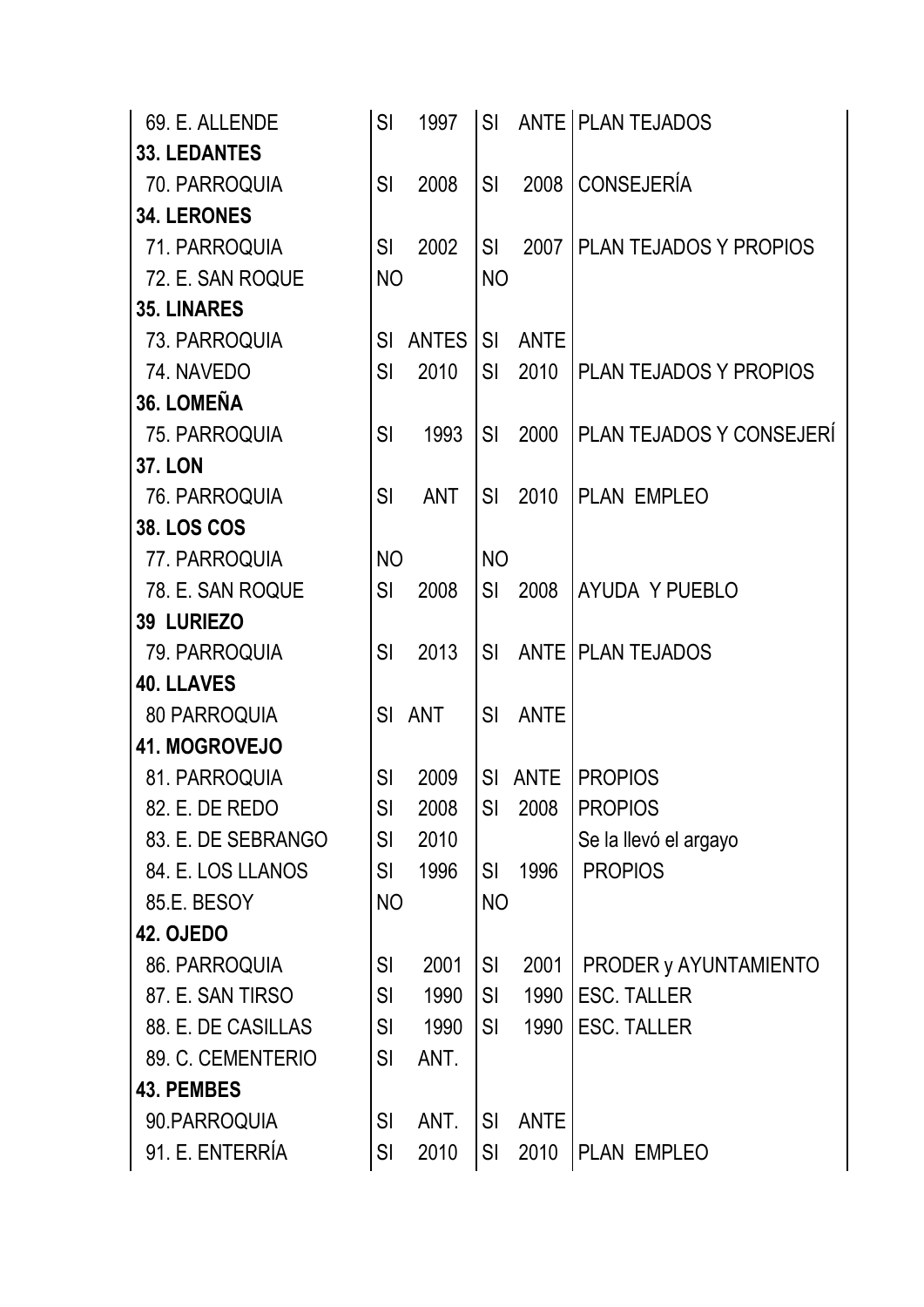| 92 E. DE LA SALUD        | SI        | ANT.          | <b>SI</b> | <b>ANTE</b> |                            |
|--------------------------|-----------|---------------|-----------|-------------|----------------------------|
| <b>44. PENDES</b>        |           |               |           |             |                            |
| 93. PARROQUIA            | SI        | 1996          | SI.       | 2010        | P. TEJ., PROPIOS Y CONSEJ. |
| 94. E. S. FRANCISCO      | SI        | 1997          | <b>SI</b> | 1997        | ESC. TALLER - AYUNTAM.     |
| 45. PERROZO              |           |               |           |             |                            |
| 95. PARROQUIA            | SI        | <b>ANTE</b>   | SI.       | <b>ANTE</b> |                            |
| 96. E. S. ROQUE          | SI        | 2000          | <b>NO</b> |             | <b>PLAN TEJADOS</b>        |
| 97. E. SAN MAMÉS         | SI        | 2010          |           | SI 2010     | PLAN EMPLEO                |
| <b>46. PESAGUERO</b>     |           |               |           |             |                            |
| 98. PARROQUIA            | SI        | <b>ANTE</b>   | SI        | <b>ANTE</b> |                            |
| 99. E. LA PARTE          | <b>SI</b> | 1995          | <b>NO</b> |             | <b>PLAN TEJADOS</b>        |
| <b>47. PIASCA</b>        |           |               |           |             |                            |
| 100. PARROQUIA           | <b>NO</b> |               | <b>NO</b> |             |                            |
| <b>48. PIÑERES</b>       |           |               |           |             |                            |
| 101. PARROQUIA           | SI        | <b>ANTE</b>   | SI        |             | 2010 CONSEJERÍA            |
| 102. CICERA              | $SI$ ?    |               | SI        | <b>ANTE</b> |                            |
| 103. E .DE ROZA          | <b>SI</b> | <b>ANTE</b>   | SI.       | <b>ANTE</b> |                            |
| <b>49. POLLAYO</b>       |           |               |           |             |                            |
| 105. PARROQUIA           | SI        | 2012          | SI        | 2012        | <b>AYUDA Y PROPIOS</b>     |
| 106. E. SAN ANTONIO      |           | <b>ABANDO</b> |           |             | Abandonada                 |
| 50. POTES                |           |               |           |             |                            |
| 107. PARROQUIA           | SI        |               | SI        | 2008        | <b>PROPIOS</b>             |
| 108. DE VALMAYOR         | SI        | 2001          | SI        | 2001        | PRODER Y PROPIOS           |
| 109. VIRGEN CAMINO       | <b>SI</b> | <b>ANTE</b>   | SI        | <b>ANTE</b> | <b>ESCUELA TALLER</b>      |
| <b>110. E RASES</b>      |           | <b>NUEVA</b>  |           |             | <b>AYUNTAMIENTO</b>        |
| 51. SALARZÓN             |           |               |           |             |                            |
| 111. PARROQUIA           | <b>NO</b> |               | SI        | <b>ANTE</b> |                            |
| <b>52. SAN ANDRÉS</b>    |           |               |           |             |                            |
| 112. PARROQUIA           | SI        | 1994          | <b>SI</b> | <b>ANTE</b> | <b>OBISPADO</b>            |
| 113. E. SANTA LUCIA      | SI        | 1994          | SI        | 1994        | AYUNTAMIENTO Y PROPIOS     |
| <b>53. SANTO TORIBIO</b> |           |               |           |             |                            |
| 114. MONASTERIO          | <b>SI</b> | 1998          |           |             | <b>CONSEJERÍA</b>          |
| 115, E. S. MIGUEL        |           |               |           |             |                            |
| 116. E SA CATALINA       | <b>SI</b> | 1999          |           |             |                            |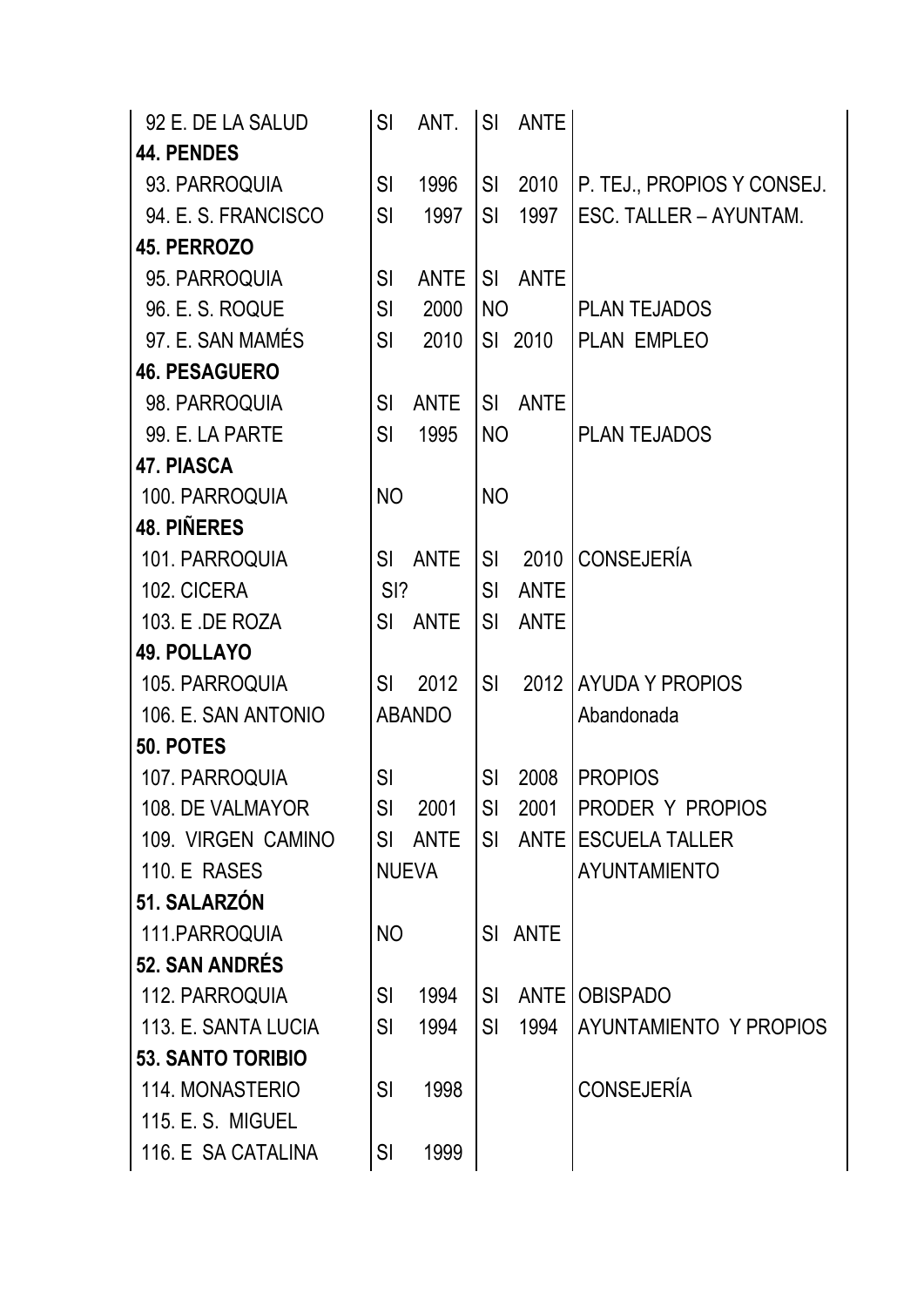| 117. E.STA CATALINA   |           | SIN CULT    |           |             |                               |
|-----------------------|-----------|-------------|-----------|-------------|-------------------------------|
| 118. CONGARNA         | SI        | 1997        | SI.       | 1997        | <b>CONSEJERÍA</b>             |
| <b>119. E. MIESES</b> | SI        | 1997        | SI.       | 1997        | PLAN TEJADOS Y PROPIOS        |
| <b>54. TAMA</b>       |           |             |           |             |                               |
| 120. PARROQUIA        | SI        | 1997        | <b>SI</b> | 2014        | OBISP., PROPIOS, AYUNTAM.     |
| 121. E. ALIEZO        | SI        | <b>ANTE</b> | <b>SI</b> | 2012        | PLAN TEJADOS Y PROPIOS        |
| 122. E. LLAYO         | SI        | 1996        | <b>SI</b> | 1996        | <b>JUNTA VECINAL</b>          |
| <b>55. TANARRIO</b>   |           |             |           |             |                               |
| 123. PARROQUIA        | SI        | 1995        | <b>SI</b> |             | <b>PROPIOS</b>                |
| 124.E. SAN FACUNDO    | <b>SI</b> | 1996        | <b>NO</b> |             | <b>PLAN TEJADOS</b>           |
| <b>56. TOLLO</b>      |           |             |           |             |                               |
| 125. PARROQUIA        | SI        | 2001        | <b>SI</b> | 2000        | PLAN TEJADOS Y PROPIOS        |
| 57. TORANZO           |           |             |           |             |                               |
| 126. PARROQUIA        | SI        | 1997        | <b>NO</b> |             | <b>PLAN TEJADOS</b>           |
| 127. E. SAN PEDRO     | SI        | 1996        | SI        | 2010        | <b>JUNTA VECINAL</b>          |
| <b>58. TORICES</b>    |           |             |           |             |                               |
| 128. PARROQUIA        | SI        | 2000        | SI        | 2000        | PLAN TEJADOS Y PROPIOS        |
| 129. E. LEBANES       |           |             |           |             | <b>HUMILADERO</b>             |
| 59. TRESVISO          |           |             |           |             |                               |
| 130. PARROQUIA        | SI        | <b>ANTE</b> |           |             |                               |
| 60. TRILLAYO          |           |             |           |             |                               |
| 131. PARROQUIA        | <b>SI</b> | <b>ANTE</b> | <b>SI</b> | 2010        | <b>PLAN EMPLEO</b>            |
| 132. C. CEMENTERIO    | SI        | 1997        |           |             | <b>PROPIOS</b>                |
| 61. TUDES             |           |             |           |             |                               |
| 133. PARROQUIA        | <b>SI</b> | 1999        | SI        | <b>ANTE</b> | <b>AYUDA Y PROPIOS</b>        |
| 134. E. PORCIEDA      | <b>SI</b> | 1997        | SI        | 1997        | <b>PROPIOS</b>                |
| <b>62. TURIENO</b>    |           |             |           |             |                               |
| 135. PARROQUIA        | SI        | <b>ANTE</b> | <b>SI</b> | <b>ANTE</b> |                               |
| 63. VADA              |           |             |           |             |                               |
| 136. PARROQUIA        | SI        | 1997        | <b>SI</b> | 2005        | <b>PLAN TEJADOS Y PROPIOS</b> |
| <b>64. VALDEPRADO</b> |           |             |           |             |                               |
| 137. PARROQUIA        | SI        | 2005        | <b>SI</b> | 2005        | <b>SEGURO Y AYUDAS</b>        |
| <b>65. VALMEO</b>     |           |             |           |             |                               |
| 138. PARROQUIA        | <b>SI</b> | 1995        | SI        | 2008        | PLAN. TEJADOS Y PROPIOS       |